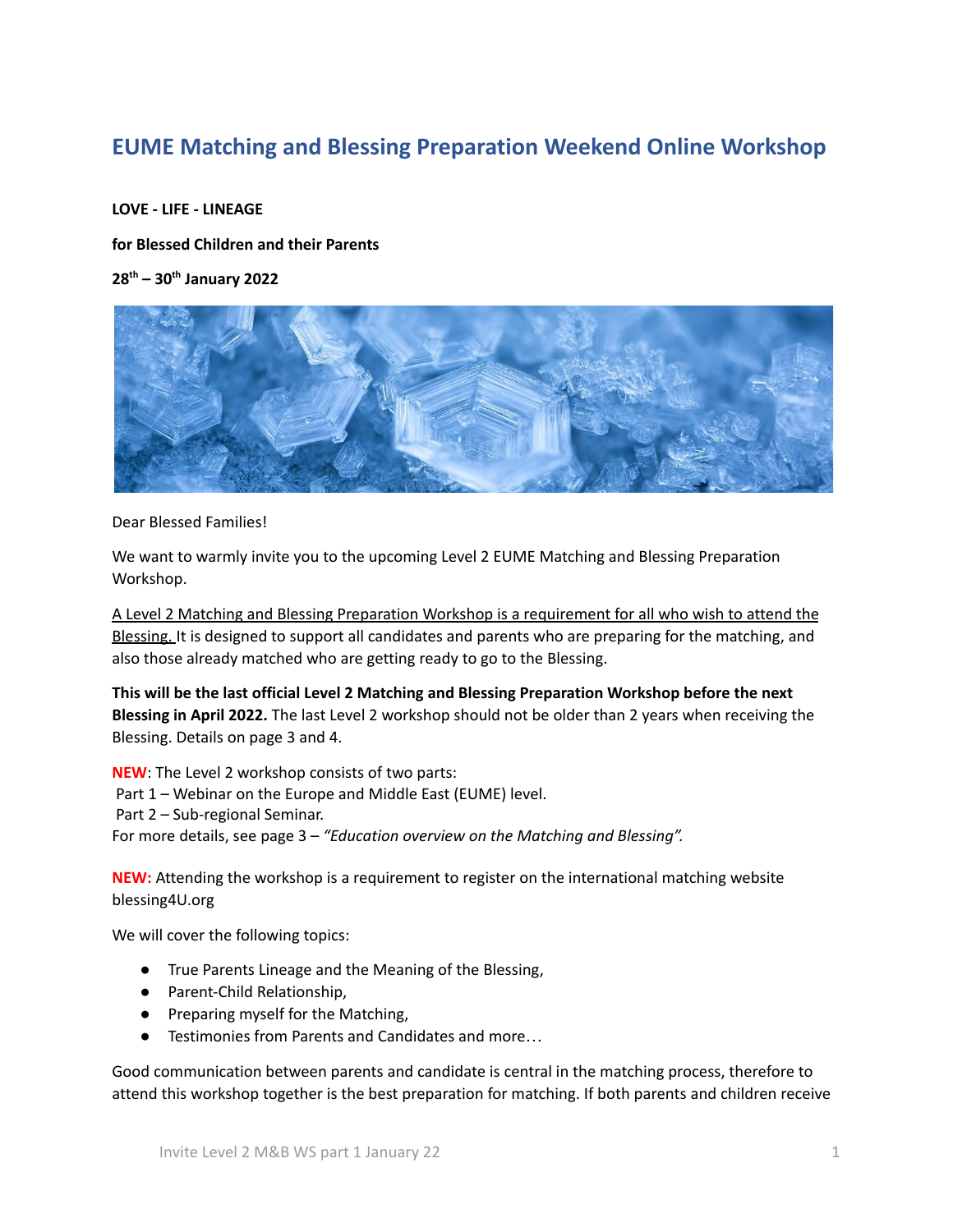this content together there is a better foundation for discussion and sharing throughout the matching process.

For some parts of this webinar, we will divide into two groups - with some presentations aimed at guidance for parents, while others will focus on guidance for candidates.

Even although this workshop is online, we would ask you to set aside the **whole weekend** to focus on the content. There will be plenty of breaks, where you can take time to discuss between parents and children, eat meals together and reflect individually.

# **European Matching and Blessing Preparation WS – key information**

| Invited are:  | All Blessed Children over 17 years of age, and parents who have a child attending<br>the workshop. At this time, we are only accepting applicants from the Europe<br>and Middle East region                                                                                                                                        |
|---------------|------------------------------------------------------------------------------------------------------------------------------------------------------------------------------------------------------------------------------------------------------------------------------------------------------------------------------------|
| Level 2 Info: | Please keep in mind that the Workshop consists of 2 parts. This is the information of<br>Level 2 part 1. Level 2 part 2 will follow 2 weeks after the workshop in smaller national /<br>sub-regional groups. In order to receive the certificate you need to attend part 1&2.<br>Details of part 2 will follow after registration. |
| Dates:        | 28 <sup>th</sup> January Friday 19.00 until approx. 21.00 CET                                                                                                                                                                                                                                                                      |
|               | 29 <sup>th</sup> January Saturday 09.00 until approx. 21.00 CET (including many breaks)                                                                                                                                                                                                                                            |
|               | 30 <sup>th</sup> January Sunday 9.00 CET until approx. lunch time                                                                                                                                                                                                                                                                  |
|               | A detailed schedule will follow for those who register.                                                                                                                                                                                                                                                                            |
| WS fee:       | 50 EUR per candidate (East and Middle East Sub-Region: 30 EUR)                                                                                                                                                                                                                                                                     |
|               | 20 EUR for one or both parents (East and Middle East Sub-Region: 10 EUR)                                                                                                                                                                                                                                                           |

#### **Bank Information:**

**Purpose:** BFD MBWS + Name **Account Holder:** FFWPU-Europe, Nassauerstr. 14, 65795 Hattersheim, Germany **Bank**: Frankfurter Sparkasse, Alt-Sossenheim 25, 65936 Frankfurt am Main, Germany

**IBAN**: DE97 5005 0201 0200 6918 80

**BIC**: HELADEF1822

**PayPal:** euhq@ffwpu-eu.org

Registration: Register latest by Sunday 23<sup>rd</sup> January 2022 online at:

#### **REGISTER HERE**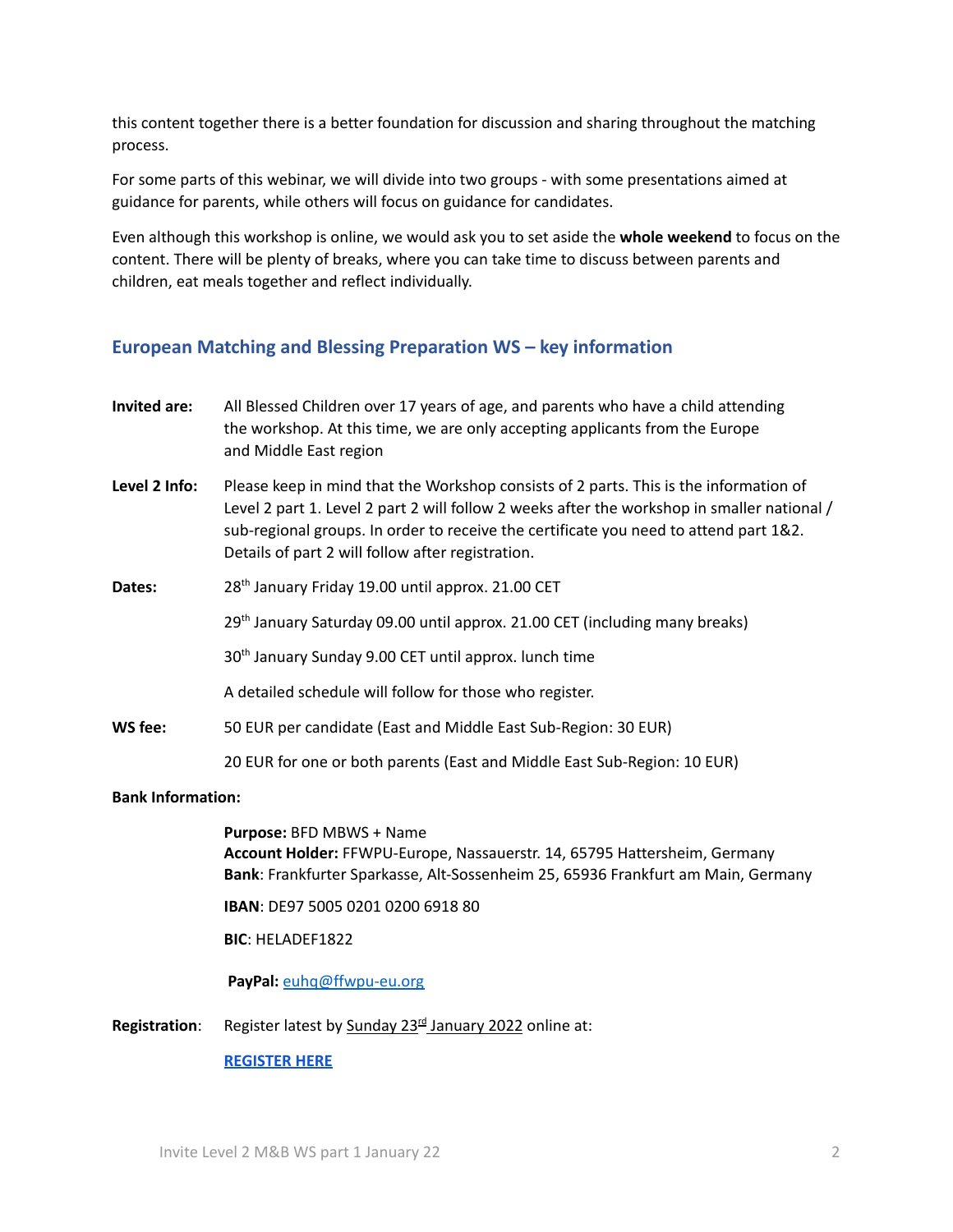Each individual person who wants to attend needs to register (Blessed children and Parents)

#### **Requirement for the WS**:

Please note that, in order to receive a certificate, you must attend the entire webinar of part 1 and part 2 with the camera on. Please make sure to have a stable internet connection and a device with a working camera. The certificate is valid for 2 years.

For further questions please contact us at europecosmicblessing@gmail.com

On behalf of the BFD team,

Yours Sincerely,

OL defelich

Orlande Schenk - EUME BFD bfdeume@gmail.com

### **Overview of the Education Requirements for Matching and Blessing:**

Please note that each candidate has to complete the necessary education in order to be able to attend the Blessing. Ideally this education should be completed before starting with the Matching Process. It is important to prepare well before beginning the search for a possible partner and this education will help families to approach the matching in a better way.

#### **Level 1**

*Target:* 14-17 years old Blessed Children *Where:* local and community level *When:* once a year, depending on the nation *Requirement for the Blessing: No Description:* Focus of education is Pure Lifestyle, how to prepare for the Matching and Blessing, identity of a Blessed Child, Parent Child relationship and providing guidance for parents in the preparation for the Matching.

#### **Level 2 Part 1 (EUME level) + Part 2 (sub-regional level)**

*Overview Part 1 Target:* 17 years and older *Where:* Education on EUME level *When:* twice a year *Requirement for the Blessing:* Yes *Description:* This is the main Workshop in preparation for the Matching and Blessing. The theme of the Workshop is *Love, Life, Lineage.* It should offer a deeper understanding about the Blessing and help